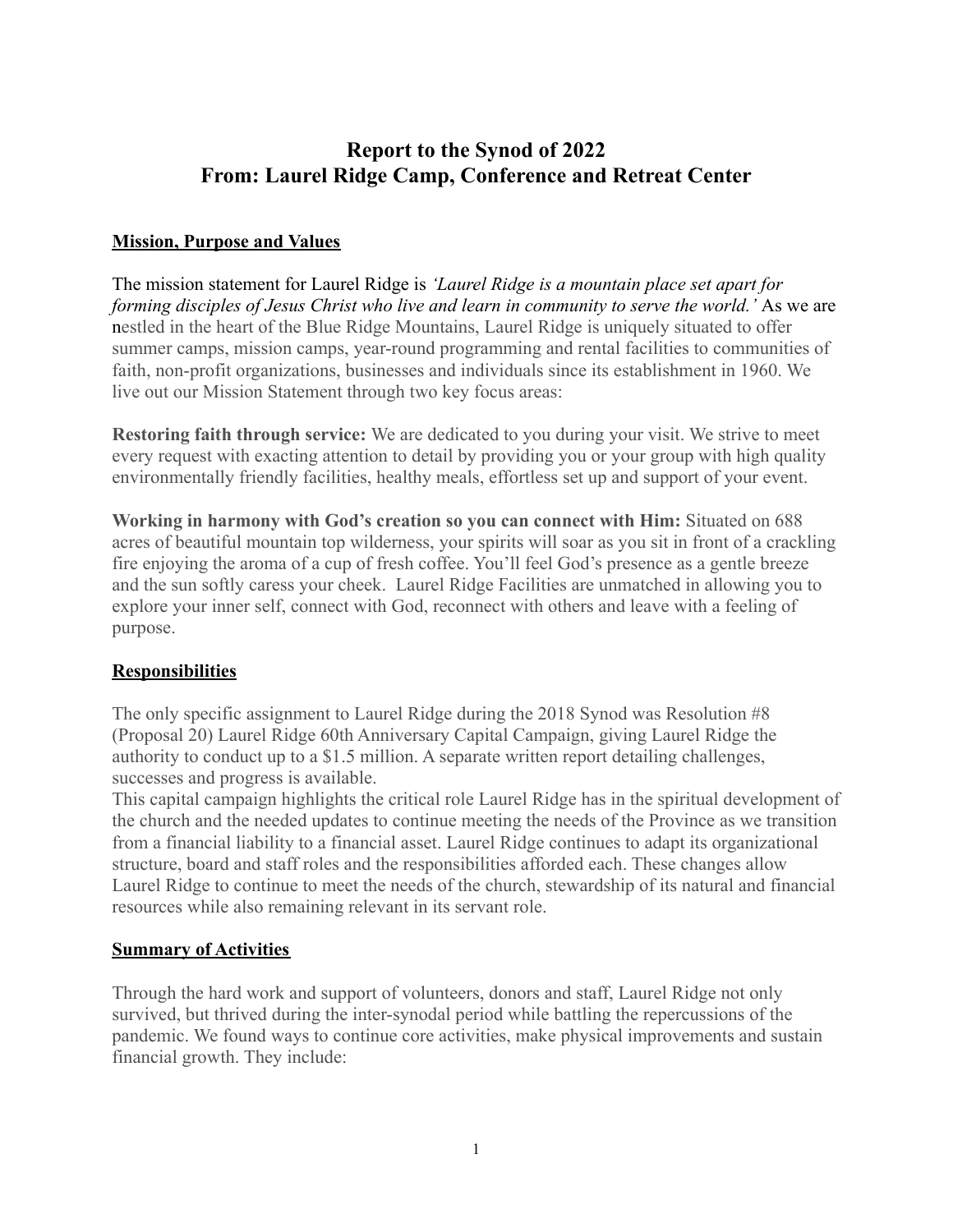- Transition from the 'Friends Forever Appeal' meeting the needs for specific items, to a more encompassing "Annual Fund", which addresses operational needs, endowment funding, and growth in maintenance reserves for long term financial viability.
- Growth in stakeholder confidence to include over \$175,000 in perpetual gifts.
- Continued improvements and upgrades to Summer Camp with the help of churches and volunteers through the 'Adopt-a-Cabin' program providing new windows to several cabins.
- Continued staff and organizational restructuring to meet the demand for new growth.
- Refinement of the structure of the Laurel Ridge Board and its responsibilities.
- Continued membership in the American Camp Association and the Presbyterian Church Camp and Conference Association.
- Modified programming during and facilities during the Covid-19 pandemic to continue our ministry to those in need of a safe place to gather.
- Worked with the regional health department to provide housing, as needed for local individuals dealing with Covid exposure.
- Modified camp programming during the Covid-19 pandemic, including a one completely virtual summer and the following summer used cohorts to minimize potential transmission of the virus.
- Provided more than 10,150 experiences at Laurel Ridge.
- Began monthly payments to reduce the more than \$700,000 in accumulated debt borrowed from the Province since 2004 including a \$100,000 initial installment in 2021.
- Fully funded the Operating Reserves, transitioning Laurel Ridge to a financial asset.
- Began the solicitation phase of the capital campaign in the fall of 2020, reaching more than one third of our goal by the end of 2021.
- Postponed by a year, but still successful 60th Anniversary Celebration on the Mountain with more than 350 in attendance celebrating 6 decades of impact.

## **Future Direction and Opportunities**

It is the goal of the Laurel Ridge Staff and Board to provide the best stewardship possible of this ministry that has been entrusted to us. We will focus on our future direction in many ways including:

- Continue nurturing and developing our strong volunteer support.
- Regular review for relevancy of existing programs and events.
- Ongoing consideration of needs for our constituents and guests.
- Continue striving for operational efficiency to be a viable financial asset to the Province..
- Expand our programs while keeping environmental stewardship and environmental education a priority.
- Grow our youth camps to maximum capacity for maximum impact!
- Continue our goals of financial self-sufficiency and debt retirement.
- Responsibly maintain our existing buildings and equipment while actively seeking improvements that will help us maintain and grow our mission.
- Continue educating and building relationships within our churches that will clarify our abilities to be an expansion of their ministries.